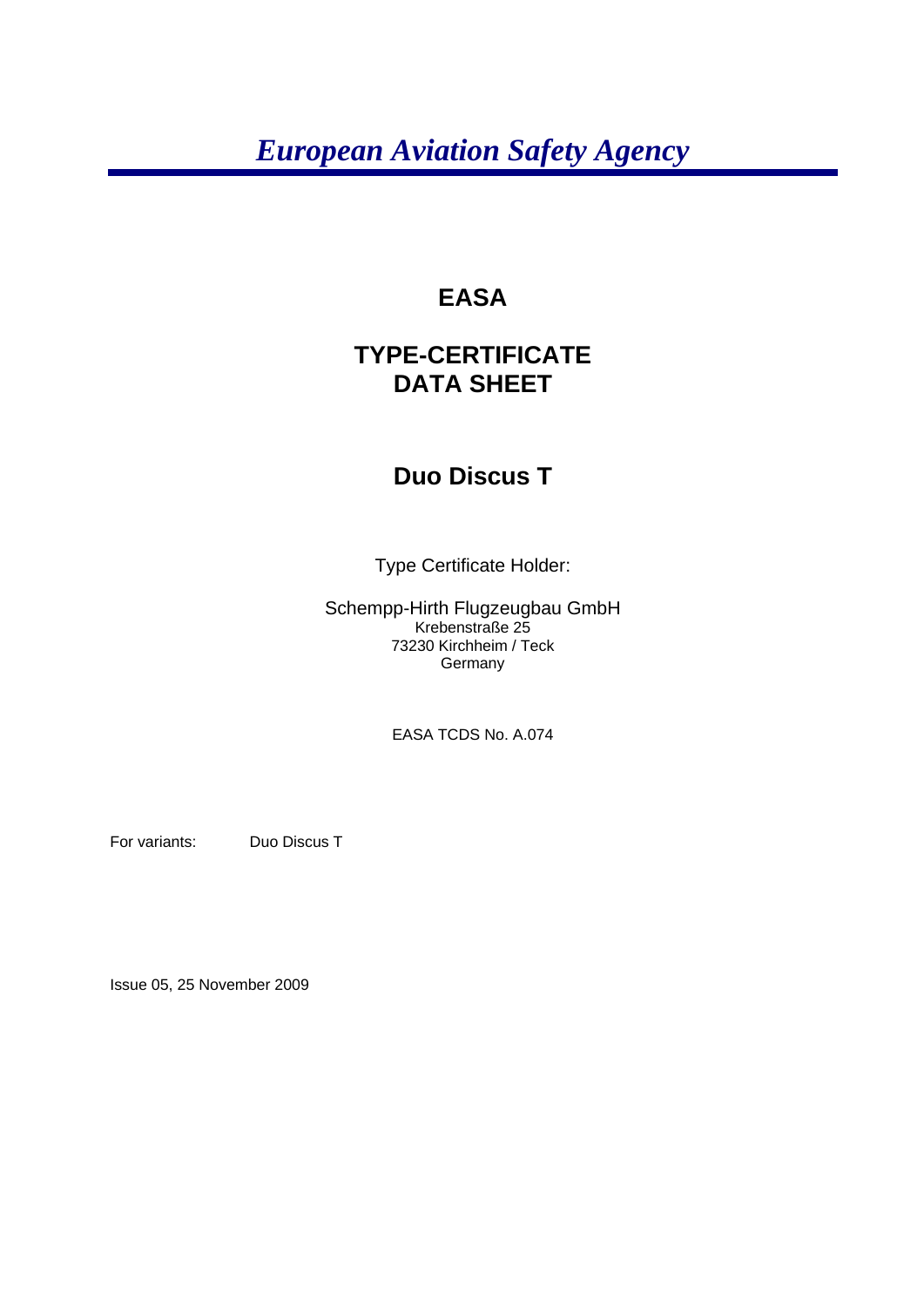### **0.I. Table of Content**

# **SECTION 0: General** 0.1. **Table of**

- 0.I. Table of Content<br>0.II. List of Effective P
- List of Effective Pages
- 0.III Change Record

#### **SECTION A: Duo Discus T**

- A.I. General
- A.II. Certification Basis<br>A.III. Technical Characte
- Technical Characteristics and Operational Limitations
- A.IV. Operating and Service Instructions<br>A.V. Notes
- **Notes**

#### **0.II. List of effective Pages:**

| Page  | $0 - 1$ | A-1 | $A-2$ | $A-3$ | $A - 4$ | $A-5$ | $A-6$ |  |  |  |  |
|-------|---------|-----|-------|-------|---------|-------|-------|--|--|--|--|
| Issue | 05      | 03  | 03    | 03    | 04      | 05    | 04    |  |  |  |  |
|       |         |     |       |       |         |       |       |  |  |  |  |
|       |         |     |       |       |         |       |       |  |  |  |  |
|       |         |     |       |       |         |       |       |  |  |  |  |

### **0.III. Change Record**

| <b>Issue</b> | Date             | <b>Changes</b>                                                                                                                                       |  |  |  |
|--------------|------------------|------------------------------------------------------------------------------------------------------------------------------------------------------|--|--|--|
| 01           | 04 February 2005 | Transfer from LBA TCDS to the EASA Type Design                                                                                                       |  |  |  |
| 02           | 23 October 2006  | New Issue of Drawing List Duo Discus T, Change of TCDS Format                                                                                        |  |  |  |
| 03           | 01 May 2008      | Elongation of fuselage, modification of airbrakes, battery mounting in<br>vertical fin, increase of maximum speed, introduction of simple aerobatics |  |  |  |
| 04           | 25 July 2008     | Corrections                                                                                                                                          |  |  |  |
| 05           | 25 November 2009 | Corrections of Manual Designations on page A-5                                                                                                       |  |  |  |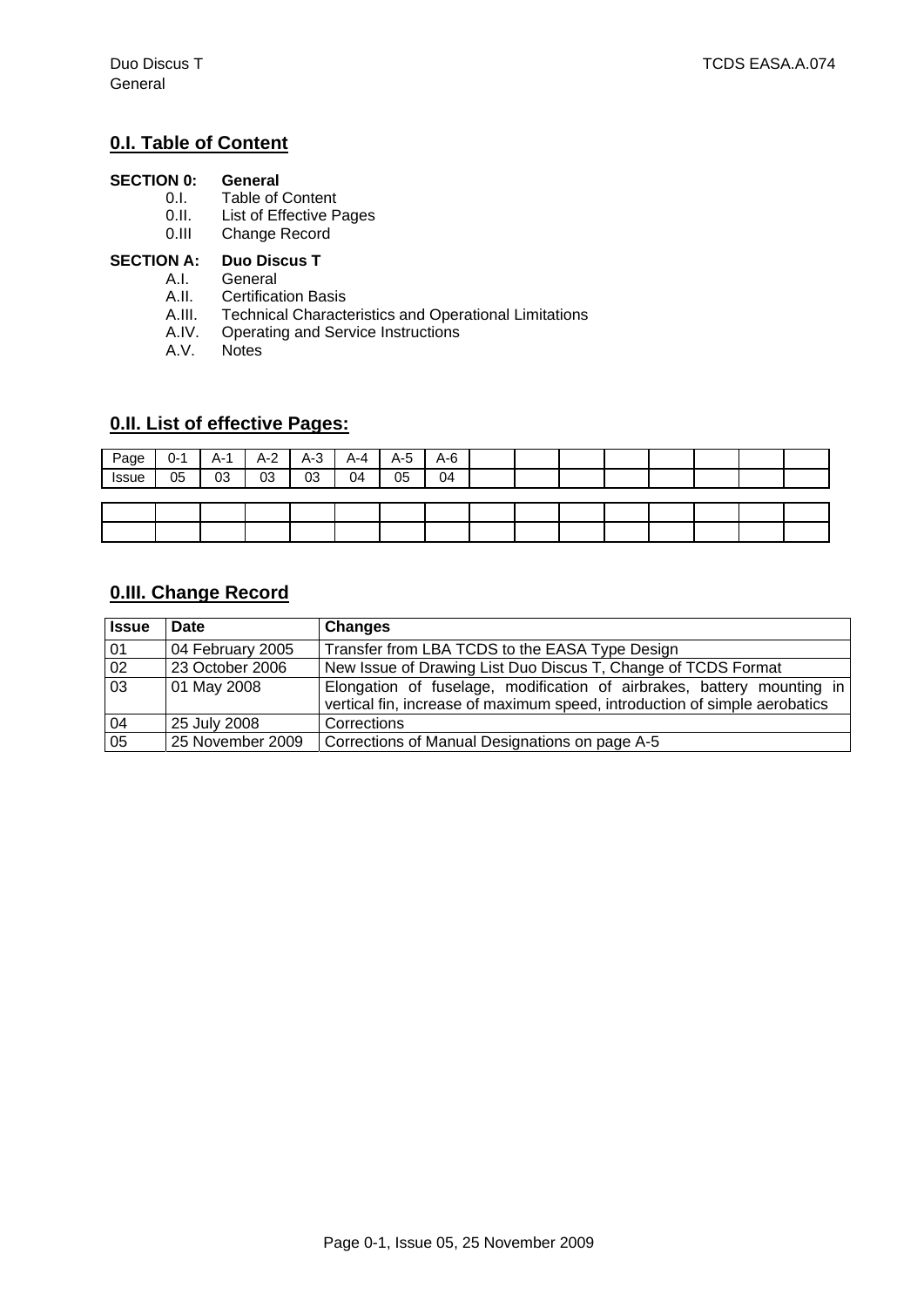### **Section A: Duo Discus T**

#### **A.I. General**

Allgemeines

- 1. Data Sheet No.: Kennblatt-Nr. EASA.A.074
- 2. a) Type: (Muster) b) Variant: (Baureihe)
- 3. Airworthiness Category: Lufttüchtigkeitskategorie :
- 4. Type Certificate Holder: Halter der Musterzulasssung
- 5. Manufacturer: Hersteller
- 6. LBA Application Date LBA-Antragsdatum
- 7. LBA Type Certification Date Datum der LBA-Musterzulassung
- 8. This TCDS replaces LBA TCDS No 890 Dieses Kennblatt ersetzt das LBA Kennblatt Nr. 890

#### **A.II. Certification Basis**

Zulassungsbasis

- 1. Certification Basis: Zulassungsbasis:
- 2. Airworthiness Requirements: Lufttüchtigkeitsforderungen:
- 3. Requirements elected to comply: Gewählte Forderungen:

Duo Discus T Duo Discus T

Powered Sailplane, JAR 22 - Utility

Schempp-Hirth Flugzeugbau GmbH Krebenstraße 25 73230 Kirchheim / Teck Germany

Schempp-Hirth Flugzeugbau GmbH Krebenstraße 25 73230 Kirchheim / Teck **Germany** 

- 14 June 1995
- 21 December 2001

Defined by LBA letter I413 - 890/95, dated 20 June 1995

Joint Airworthiness Requirements for Sailplanes and Powered Sailplanes (JAR 22), effective on October 28, 1995 (Change 5 of the English original version) Lufttüchtigkeitsforderungen für Segelflugzeuge und Motorsegler (JAR-22) vom 28.10.1995, (Change 5 der englischen Originalversion)

Standards for Structural Substantiation of Sailplane and Powered Sailplane Components consisting of Glass or Carbon Fibre Reinforced Plastics, issued July 1991 Richtlinien zur Führung des Festigkeitsnachweises für Bauteile aus glasfaser- und kohlenstofffaserverstärkten Kunststoffen von Segelflugzeugen und Motorseglern, Ausgabe Juli 1991.

Additional requirements when using water ballast fin tank. LBA-Letter:  $14 - 1413/89$  dated October 25<sup>th</sup>, 1989. Zusätzliche Forderungen für den Betrieb einer Seitenleitwerks-Wasserballastanlage, vom 25.10.1989. LBA – I 4 – I 413/89

Draft NPA 22 D-46 dated 7 April 1994 relating to JAR 22.785 (e)(f) "Seat and Restraint System" Entwurf NPA 22D-46 vom 7. April 1994 zu JAR 22.785(e)(f) Sitz und Gurtrückhaltesystem

Draft NPA 22 D-64 dated 12 April 1994 relating to JAR 22.788 "Head Rests" Entwurf NPA 22-D-64 vom 12. April 1994 zu JAR 22.788 Kopfstützen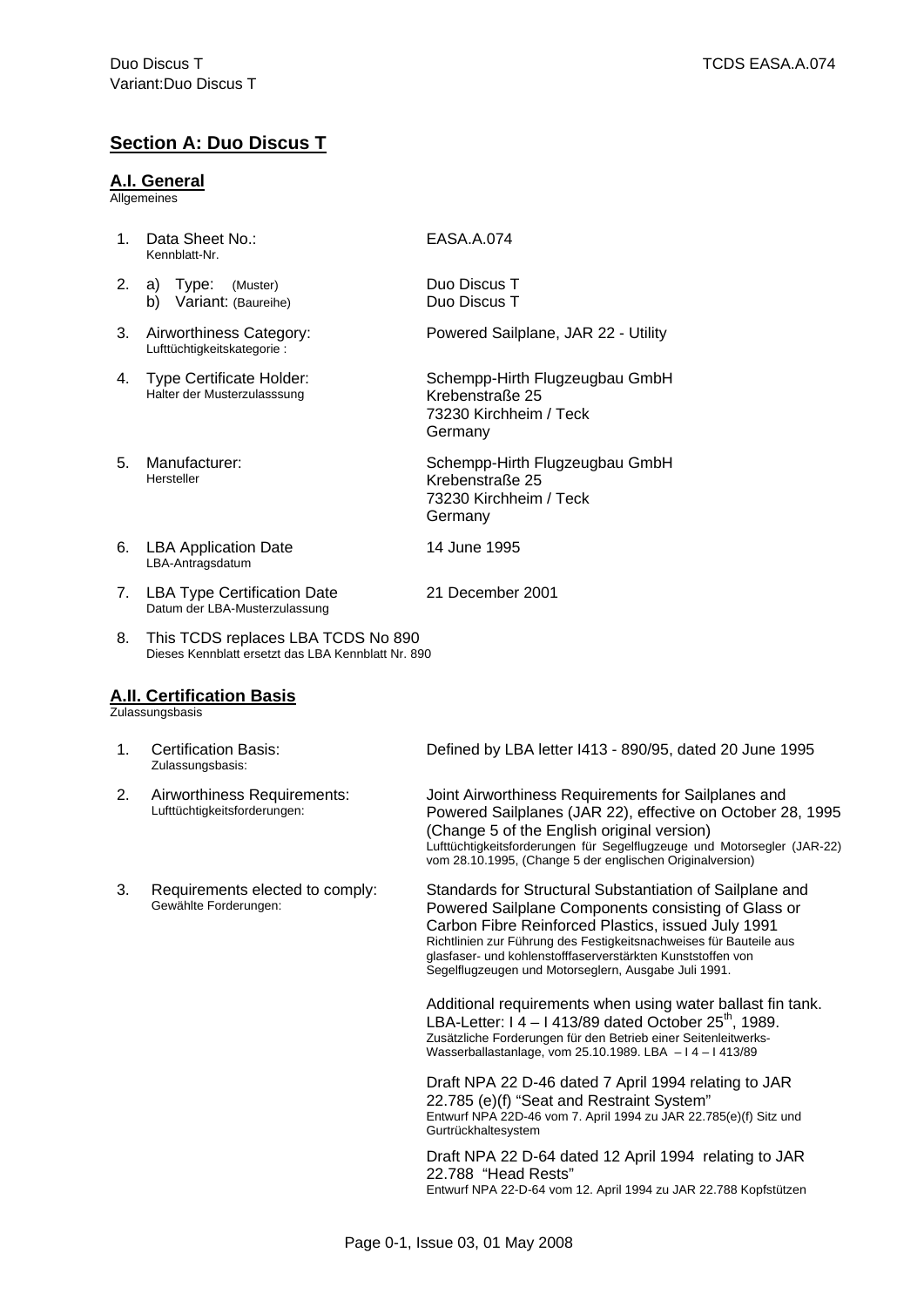| 4. | <b>Environmental Standards</b><br>Lärmschutzforderungen                    | None                           |
|----|----------------------------------------------------------------------------|--------------------------------|
| 5. | <b>Special Conditions:</b><br>Sonderforderungen:                           | None                           |
| 6. | Exemptions:<br>Ausnahmen:                                                  | None                           |
| 7. | <b>Equivalent Safety Findings:</b><br>Nachweise gleichwertiger Sicherheit: | JAR 22.207(c), JAR 22.1093 (a) |

#### **A.III. Technical Characteristics and Operational Limitations**

Technische Merkmale und Betriebsgrenzen

| 1. | Type Design Definition:<br>Musterdefinition: | LBA-approved List of Drawings for powered<br>sailplane model "Duo Discus T"<br>issue January 2000<br>issue February 2004 (revision 1)<br>issue July 2005 (revision 2, see AV.5)<br>issue July 2006 (revision 3, see AV.5)<br>issue October 2007 (revision 6, see AV.9)<br>Aufstellung der Zeichnungen für den Motorsegler<br>Duo Discus T, LBA-anerkannt<br>Stand Januar 2000<br>Stand Februar 2004 (Revision 1)<br>Stand Juli 2005 (Revision 2, siehe AV.5)<br>Stand Juli 2006 (Revision 3, siehe AV.5)<br>Stand Oktober 2007 (Revision 6, siehe AV.9)                                                                                                                                                                                                                                                                                                                                                                                                                                                                                                                   |
|----|----------------------------------------------|---------------------------------------------------------------------------------------------------------------------------------------------------------------------------------------------------------------------------------------------------------------------------------------------------------------------------------------------------------------------------------------------------------------------------------------------------------------------------------------------------------------------------------------------------------------------------------------------------------------------------------------------------------------------------------------------------------------------------------------------------------------------------------------------------------------------------------------------------------------------------------------------------------------------------------------------------------------------------------------------------------------------------------------------------------------------------|
| 2. | Description:<br>Beschreibung:                | Two-seat, mid-wing non-self launching powered sailplane,<br>CFRP/GFRP/AFRP - construction, 2-piece wing<br>with tip extensions (and winglets see AV.5 and AV.6), double-<br>panel Schempp-Hirth type airbrakes on upper wing surface<br>(connected to trailing edge flap see AV.5), water ballast tanks in<br>the wing and (optional) in the fin, CFRP/GFRP/AFRP-<br>fuselage, retractable main wheel with hydraulic disc brake, fixed<br>nose wheel, tail skid or (optional) wheel. T-tail (fixed horiz.<br>stabilizer with elevator, find and rudder)<br>Doppelsitziger, freitragender Mitteldecker in CFK/GFK/AFK Bauweise, zweiteiliger<br>Tragflügel mit angesteckten Flügelenden (und Winglets siehe AV.5 und AV.6),<br>doppelstöckige Schempp-Hirth Bremsklappen auf der Flügeloberseite (verbunden<br>mit Hinterkantenklappen siehe AV.5), Wassertanks im Tragflügel und in der<br>Seitenflosse (Option), CFK/GFK/AFK-Rumpf, einziehbares, bremsbares Zentralrad,<br>festes Bugrad, Gummisporn oder festes Spornrad (Option), T-Leitwerk mit Flosse<br>und Ruder. |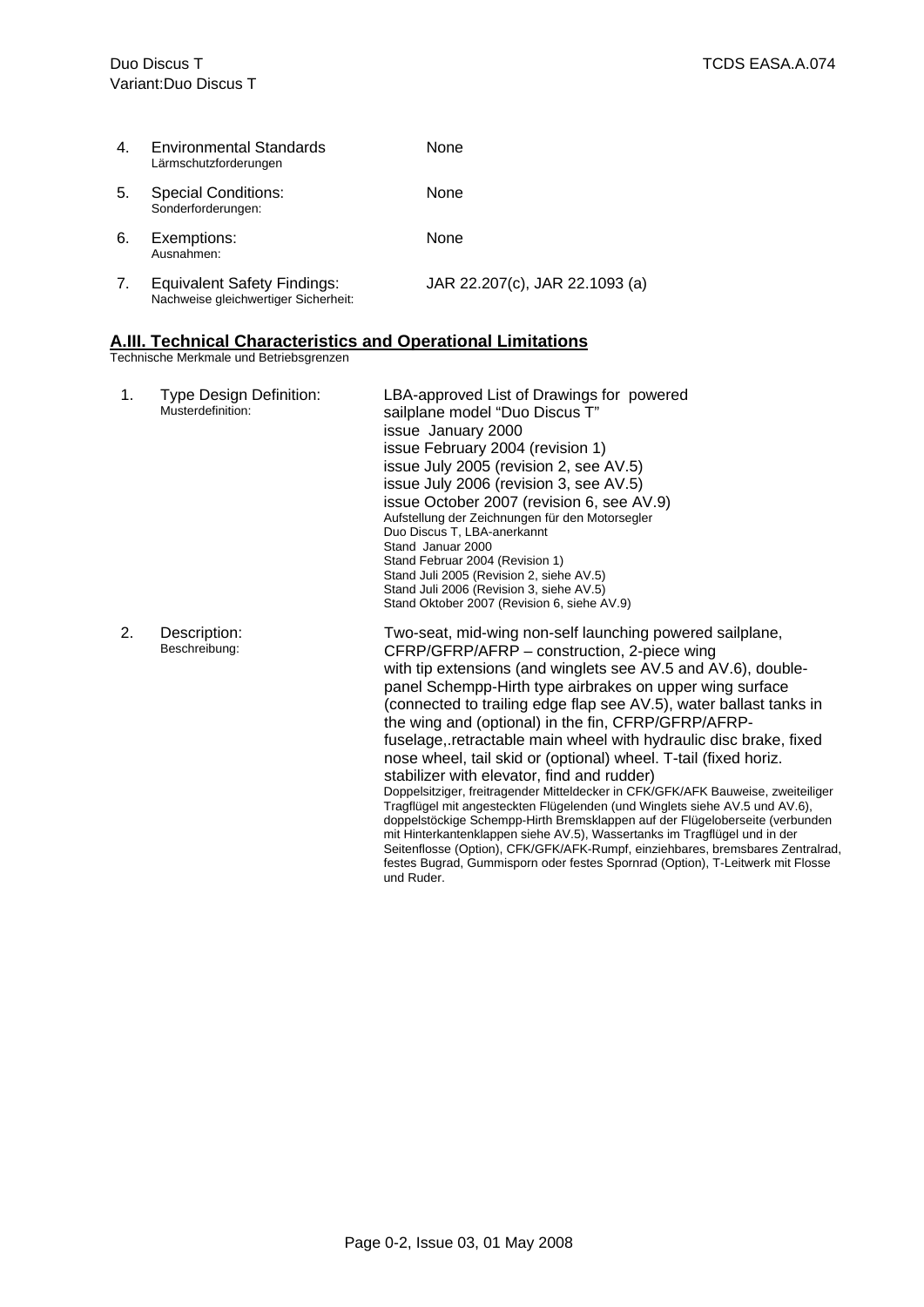| 3.  | Equipment:<br>Ausrüstung:               | Min. Equipment:<br>Mindestausrüstung<br>2 Air speed indicator (up to 300 km/h)<br>Geschwindigkeitsmesser (bis 300 km/h)<br>2 Altimeter<br>Höhenmesser<br>1 Magnetic compass<br>Magnetkompass<br>1 Outside air temperature indicator with sensor<br>(when flying with water ballast)<br>Außenthermometer mit Fühler (beim Flug mit Wasserballast)<br>1 Engine control unit featuring:<br>- RPM indicator<br>- Engine hour meter<br>Triebwerksbedieneinheit mit<br>- Drehzahlanzeige<br>- Betriebsstundenzähler<br>1 Fuel quantity indicator<br>Kraftstoff-Vorratsanzeige<br>1 Rear view mirror<br>Rückspiegel<br>24-Point harness (symmetrical)<br>4-teiliger Anschnallgurt (symmetrisch)<br>2 Automatic or manual parachute<br>automatischer oder manueller Fallschirm<br>Or (oder)<br>2 Back cushion (thickness approx. 8 cm / 3.15 in.<br>when compressed), when flying without parachute<br>Rückenkissen (zusammengedrückt 8 cm), wenn ohne Fallschirm geflogen wird. |                     |  |  |  |
|-----|-----------------------------------------|--------------------------------------------------------------------------------------------------------------------------------------------------------------------------------------------------------------------------------------------------------------------------------------------------------------------------------------------------------------------------------------------------------------------------------------------------------------------------------------------------------------------------------------------------------------------------------------------------------------------------------------------------------------------------------------------------------------------------------------------------------------------------------------------------------------------------------------------------------------------------------------------------------------------------------------------------------------------------|---------------------|--|--|--|
|     |                                         | Additional Equipment refer to Flight and Maintenance Manual<br>Zusatzausrüstung siehe Flug- und Wartungshandbuch                                                                                                                                                                                                                                                                                                                                                                                                                                                                                                                                                                                                                                                                                                                                                                                                                                                         |                     |  |  |  |
| 4.  | Dimensions:<br>Abmessungen:             | Span<br>Spannweite                                                                                                                                                                                                                                                                                                                                                                                                                                                                                                                                                                                                                                                                                                                                                                                                                                                                                                                                                       | $20,0 \, \text{m}$  |  |  |  |
|     |                                         | Wing area<br>Flügelfläche                                                                                                                                                                                                                                                                                                                                                                                                                                                                                                                                                                                                                                                                                                                                                                                                                                                                                                                                                | $16,40 \text{ m}^2$ |  |  |  |
|     |                                         | Length<br>Länge                                                                                                                                                                                                                                                                                                                                                                                                                                                                                                                                                                                                                                                                                                                                                                                                                                                                                                                                                          | $8,62 \; m$         |  |  |  |
|     |                                         | Length with changes according AV.9<br>Länge mit Änderungen nach AV.9                                                                                                                                                                                                                                                                                                                                                                                                                                                                                                                                                                                                                                                                                                                                                                                                                                                                                                     | 8,73m               |  |  |  |
| 5.  | Engines:<br>Antrieb:                    | SOLO 2350 D<br>LBA Type Certificate Data Sheet No. 4603<br>LBA Kennblatt Nr. 4603                                                                                                                                                                                                                                                                                                                                                                                                                                                                                                                                                                                                                                                                                                                                                                                                                                                                                        |                     |  |  |  |
| 5.1 | Engine Limits:<br>Triebwerksgrenzwerte: | Maximum continuous Power<br>Maximale Dauerleistung                                                                                                                                                                                                                                                                                                                                                                                                                                                                                                                                                                                                                                                                                                                                                                                                                                                                                                                       | 22,0 kW at 6500 RPM |  |  |  |
|     |                                         | Maximum RPM<br>Maximale Drehzahl                                                                                                                                                                                                                                                                                                                                                                                                                                                                                                                                                                                                                                                                                                                                                                                                                                                                                                                                         | 6600 RPM            |  |  |  |
| 6.  | Propellers:<br>Propeller                | OE-FL 5.110/83 av                                                                                                                                                                                                                                                                                                                                                                                                                                                                                                                                                                                                                                                                                                                                                                                                                                                                                                                                                        |                     |  |  |  |
|     |                                         | Diameter: 1100 mm + 2 mm /- 40 mm                                                                                                                                                                                                                                                                                                                                                                                                                                                                                                                                                                                                                                                                                                                                                                                                                                                                                                                                        |                     |  |  |  |
|     |                                         | Propeller Data Sheet No. OE-FL ./83<br>Propeller-Datenblatt Nr. OE-FL ./83                                                                                                                                                                                                                                                                                                                                                                                                                                                                                                                                                                                                                                                                                                                                                                                                                                                                                               |                     |  |  |  |
| 7.  | Fluids and Fluid capacities:            | Fuselage tank                                                                                                                                                                                                                                                                                                                                                                                                                                                                                                                                                                                                                                                                                                                                                                                                                                                                                                                                                            | 16,21               |  |  |  |
|     | Kraftstoffmengen:                       | Rumpftank<br>Non-usable amount of fuel<br>nicht ausfliegbare Kraftstoffmenge                                                                                                                                                                                                                                                                                                                                                                                                                                                                                                                                                                                                                                                                                                                                                                                                                                                                                             | 0,21                |  |  |  |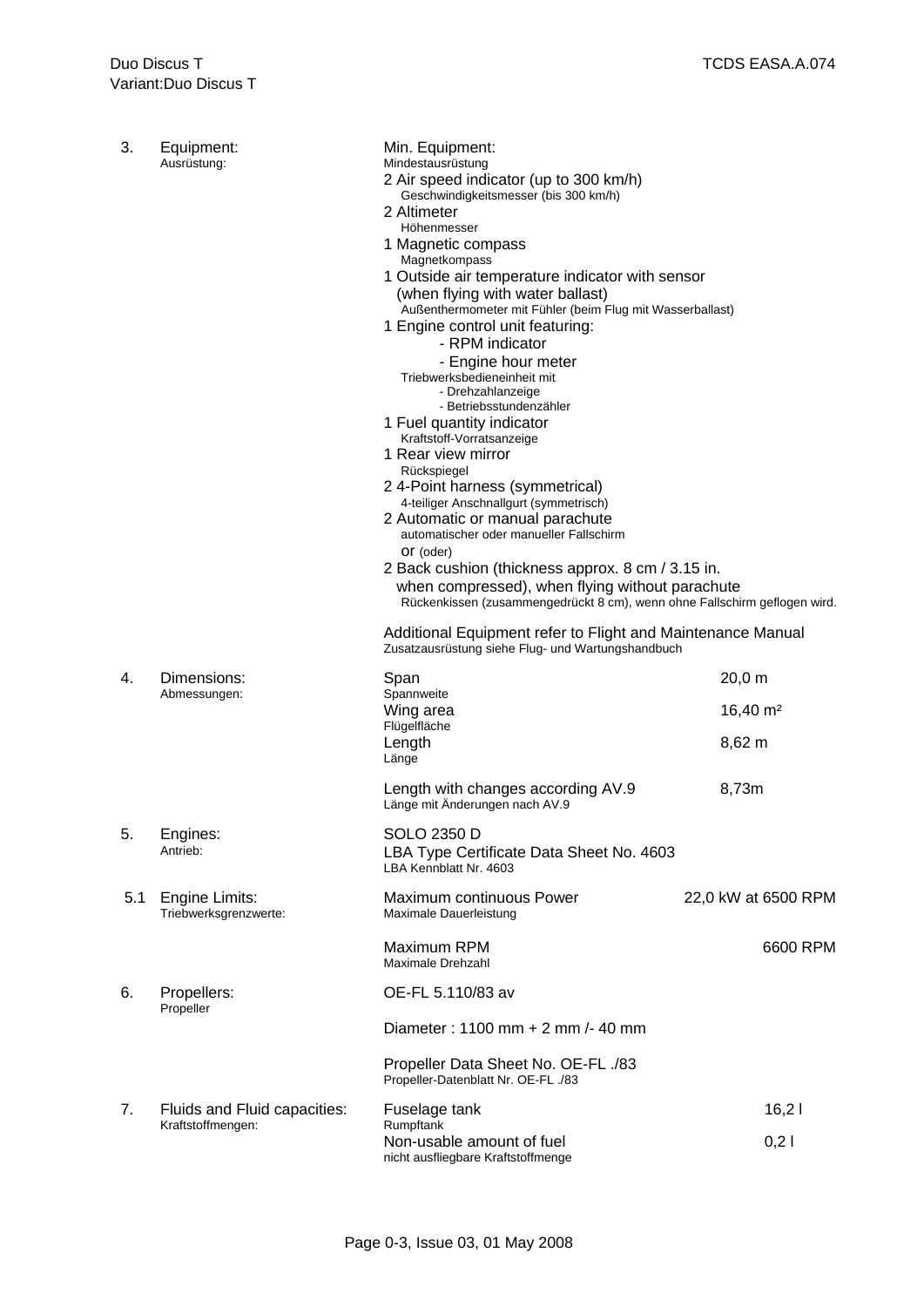| 8.                                     | Launching Hooks:<br>Schleppkupplungen:       | 1) Nose tow hook "E 85", LBA Datasheet No. 60.230/1<br>Bug-Kupplung "E 85", LBA-Kennblattnummer 60.230/1<br>2) Safety hook "Europa G 88", LBA Datasheet No. 60.230/2<br>Sicherheitskupplung "Europa G 88", LBA-Kennblattnummer 60.230/2<br>Remark: Tow hook 2 optional<br>Kupplung 2 optional |                 |              |  |  |  |
|----------------------------------------|----------------------------------------------|-----------------------------------------------------------------------------------------------------------------------------------------------------------------------------------------------------------------------------------------------------------------------------------------------|-----------------|--------------|--|--|--|
| 9.<br>Weak links:<br>Sollbruchstellen: |                                              | <b>Ultimate Strength:</b><br><b>Bruchfestigkeit</b><br>- for winch and auto-tow launching<br>für Winden- und Kraftfahrzeugschlepp                                                                                                                                                             | max. 910 daN    |              |  |  |  |
|                                        |                                              | - for aero-tow<br>für Flugzeugschlepp                                                                                                                                                                                                                                                         |                 | max. 910 daN |  |  |  |
|                                        |                                              | when MTOW increased according to AV.9, AV.10:<br>mit erhöhter maximaler Masse nach AV.9, AV.10:                                                                                                                                                                                               |                 |              |  |  |  |
|                                        |                                              | - for winch and auto-tow launching<br>für Winden- und Kraftfahrzeugschlepp                                                                                                                                                                                                                    |                 | max. 950 daN |  |  |  |
|                                        |                                              | - for aero-tow<br>für Flugzeugschlepp                                                                                                                                                                                                                                                         |                 | max. 850 daN |  |  |  |
| 10.                                    | Air Speeds:                                  | <b>Manoeuvring Speed</b>                                                                                                                                                                                                                                                                      | $V_A$           | 180 km/h     |  |  |  |
|                                        | Geschwindigkeiten:                           | Manövergeschwindigkeit<br><b>Never Exceed Speed</b><br>Höchstzulässige Geschwindigkeit                                                                                                                                                                                                        | $V_{NE}$        | 250 km/h     |  |  |  |
|                                        |                                              | With changes according to / Mit Änderungen nach AV.9:<br><b>Never Exceed Speed</b><br>Höchstzulässige Geschwindigkeit                                                                                                                                                                         | $V_{NE}$        | 262,8 km/h   |  |  |  |
|                                        |                                              | Maximum permitted speeds<br>Höchstzulässige Geschwindigkeit                                                                                                                                                                                                                                   |                 |              |  |  |  |
|                                        |                                              | - in rough air<br>bei starker Turbulenz                                                                                                                                                                                                                                                       | $V_{RA}$        | 180 km/h     |  |  |  |
|                                        |                                              | - in aero-tow                                                                                                                                                                                                                                                                                 | $V_T$           | 180 km/h     |  |  |  |
|                                        |                                              | bei Flugzeugschlepp<br>- in winch-launch                                                                                                                                                                                                                                                      | $V_W$           | 150 km/h     |  |  |  |
|                                        |                                              | bei Windenschlepp<br>- for gear operating<br>für Aus- und Einfahren des Fahrwerks                                                                                                                                                                                                             | V <sub>LO</sub> | 180 km/h     |  |  |  |
|                                        |                                              | Permitted speeds for power plant extension/retraction:<br>- min. for extending/retracting power plant VPomin 90 km/h                                                                                                                                                                          |                 |              |  |  |  |
|                                        |                                              | min. für das Ausfahren des Triebwerks<br>- max. for extending/retracting power plant VPOmax<br>max. für das Einfahren des Triebwerks                                                                                                                                                          |                 | 110 km/h     |  |  |  |
| 11.                                    | <b>Operational Capability</b><br>Betriebsart | Approved for VFR-flying in daytime.<br>Zugelassen für Flüge nach VFR bei Tag.                                                                                                                                                                                                                 |                 |              |  |  |  |
| 12.                                    | Maximum Masses:<br>Höchstzulässige Massen:   | Max. Mass with Water Ballast<br>Höchstzulässige Masse mit Wasserballast                                                                                                                                                                                                                       |                 | 700 kg       |  |  |  |
|                                        |                                              | or when increased according to AV.9, AV.10:<br>oder mit Erhöhung entsprechend AV.9, AB.10:                                                                                                                                                                                                    |                 | 750 kg       |  |  |  |
|                                        |                                              | Max. Mass of Non-Lifting Parts<br>Höchstzulässige Masse der nichttragenden Teile                                                                                                                                                                                                              |                 | 490 kg       |  |  |  |
|                                        |                                              | or when increased according to AV.9, AV.10:<br>oder mit Erhöhung entsprechend AV.9, AB.10:                                                                                                                                                                                                    |                 | 500 kg       |  |  |  |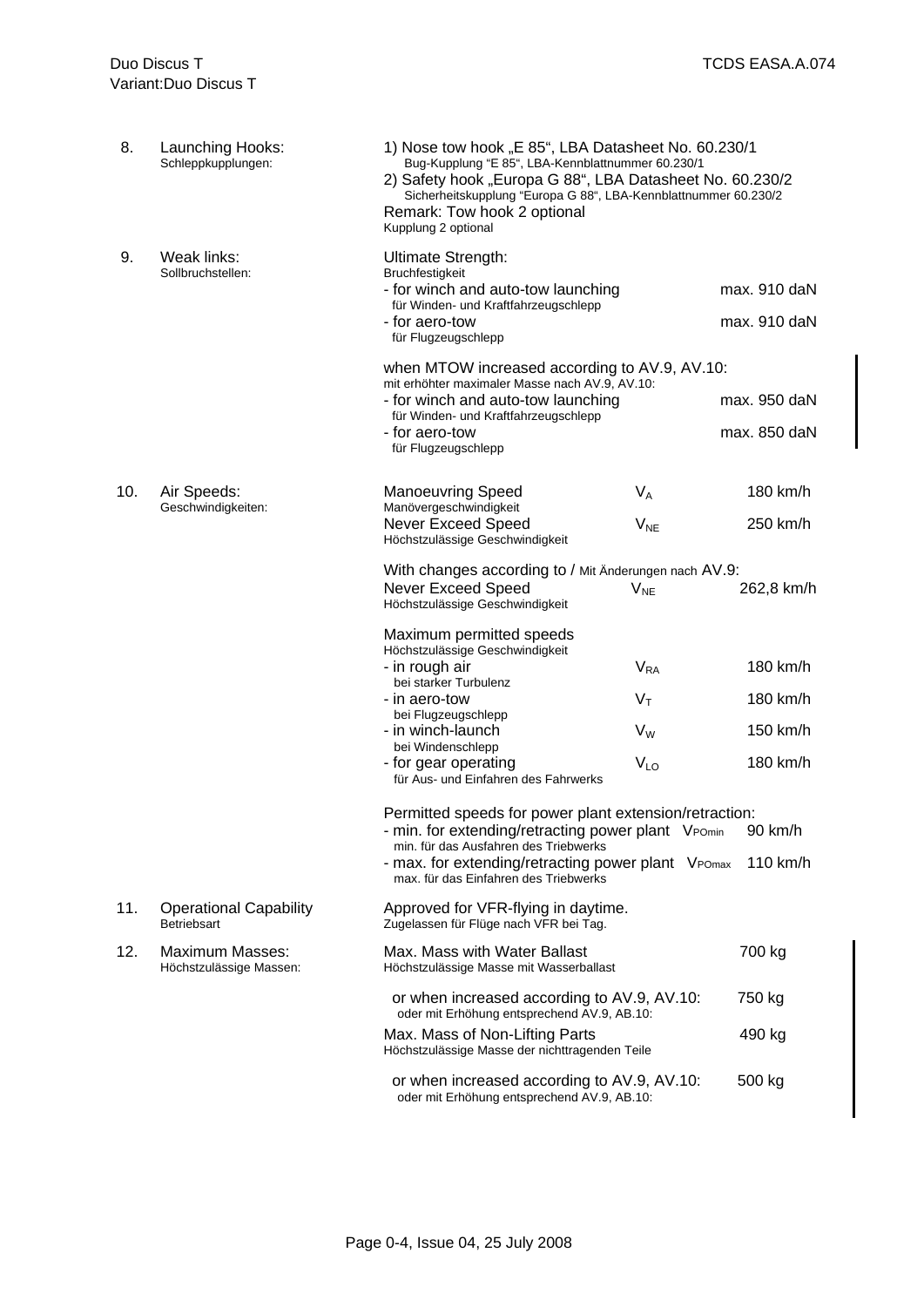| 13. | Centre of Gravity Range:<br>Schwerpunktsbereich:     | Datum: most inner wing leading edge<br>Leveling means: Wedge 100:4,5 on slope of rear top fuselage to<br>be horizontal<br>Bezugsebene (BE) : Flügelvorderkante an der Wurzelrippe<br>Flugzeuglage: Keil 100:4,5 auf Rumpfoberkante hinten horizontal |                                                                                                                |  |  |  |
|-----|------------------------------------------------------|------------------------------------------------------------------------------------------------------------------------------------------------------------------------------------------------------------------------------------------------------|----------------------------------------------------------------------------------------------------------------|--|--|--|
|     |                                                      | <b>Forward Limit</b><br>Vordere Grenze<br><b>Rearward Limit</b><br>Hintere Grenze                                                                                                                                                                    | 45 mm aft of datum point<br>45 mm hinter Bezugspunkt<br>250 mm aft of datum point<br>250 mm hinter Bezugspunkt |  |  |  |
| 14. | Seating Capacity:<br>Anzahl der Sitze:               | 2                                                                                                                                                                                                                                                    |                                                                                                                |  |  |  |
| 15. | Lifetime limitations:<br>Lebensdauerbegrenzte Teile: | Refer to Maintenance Manual<br>Siehe Wartungshandbuch                                                                                                                                                                                                |                                                                                                                |  |  |  |
| 16. | Deflection of control surfaces:<br>Ruderausschläge   | Refer to Maintenance Manual<br>Siehe Wartungshandbuch                                                                                                                                                                                                |                                                                                                                |  |  |  |

#### **A.IV. Operating and Service Instructions**

Betriebs- und Instandhaltungsanweisungen

- 1. Flight Manual for the powered sailplane Duo Discus T, issued May 2000, LBA approved. Flughandbuch für den Motorsegler Duo Discus T, Ausgabe Mai 2000, LBA-anerkannt
- 2. With changes according to / Mit Änderungen nach AV.9: Flight Manual for the powered sailplane Duo Discus T, issued October 2007 Flughandbuch für den Motorsegler Duo Discus T, Ausgabe Oktober 2007
- 3. Maintenance Manual for the powered sailplane Duo Discus T, issued June 2000 Wartungshandbuch für den Motorsegler Duo Discus T, Ausgabe Juni 2000
- 4. With changes according to / Mit Änderungen nach AV.9: Maintenance Manual for the powered sailplane Duo Discus T, issued October 2007 Wartungshandbuch für den Motorsegler Duo Discus T, Ausgabe Oktober 2007
- 5. Repair Manual for the powered sailplane model Duo Discus T issued June 2000 with changes according to AV.9 issued October 2007 Reparaturanweisung für den Motorsegler Duo Discus T, Ausgabe Juni 2000; mit Änderungen nach AV.9, Ausgabe Oktober 2007
- 6. Manual for engine model SOLO 2350 D, latest applicable issue, issued by Messrs. Solo Kleinmotoren GmbH Handbuch für den Motor SOLO Type 2350 D, der Firma Solo Kleinmotoren GmbH, in der jeweils gültigen Ausgabe
- 7. Manual for the folding propeller type "OE-FL./83", the latest applicable issue, issued by Messrs. Ingrid Oehler TB GmbH Handbuch für Faltluftschraube OE-FL./83 der Firma Ingrid Oehler TB, in der jeweils gültigen Ausgabe
- 8. Repair Manual for the folding propeller type "OE-FL./83, the latest applicable issue, issued by Messrs. Ingrid Oehler TB Reparaturhandbuch für Faltluftschraube OE-FL/83 der Firma Ingrid Oehler TB, in der jeweils gültigen Ausgabe
- 9. Operating Instructions for the Tost release, latest approved version Betriebshandbuch für die TOST Schleppkupplung , in der jeweils gültigen Ausgabe

#### **A.V. Notes**

Bemerkungen

- 1. Manufacturing is confined to industrial production. Herstellung nur im Industriebau zulässig.
- 2. All parts exposed to sun radiation except the areas for markings and registration must have a white colour surface.

Alle Bauteile, die der Sonneneinstrahlung ausgesetzt sind, müssen, mit Ausnahme des Bereiches für Kennzeichen und Farbwarnlackierung, eine weiße Oberfläche haben.